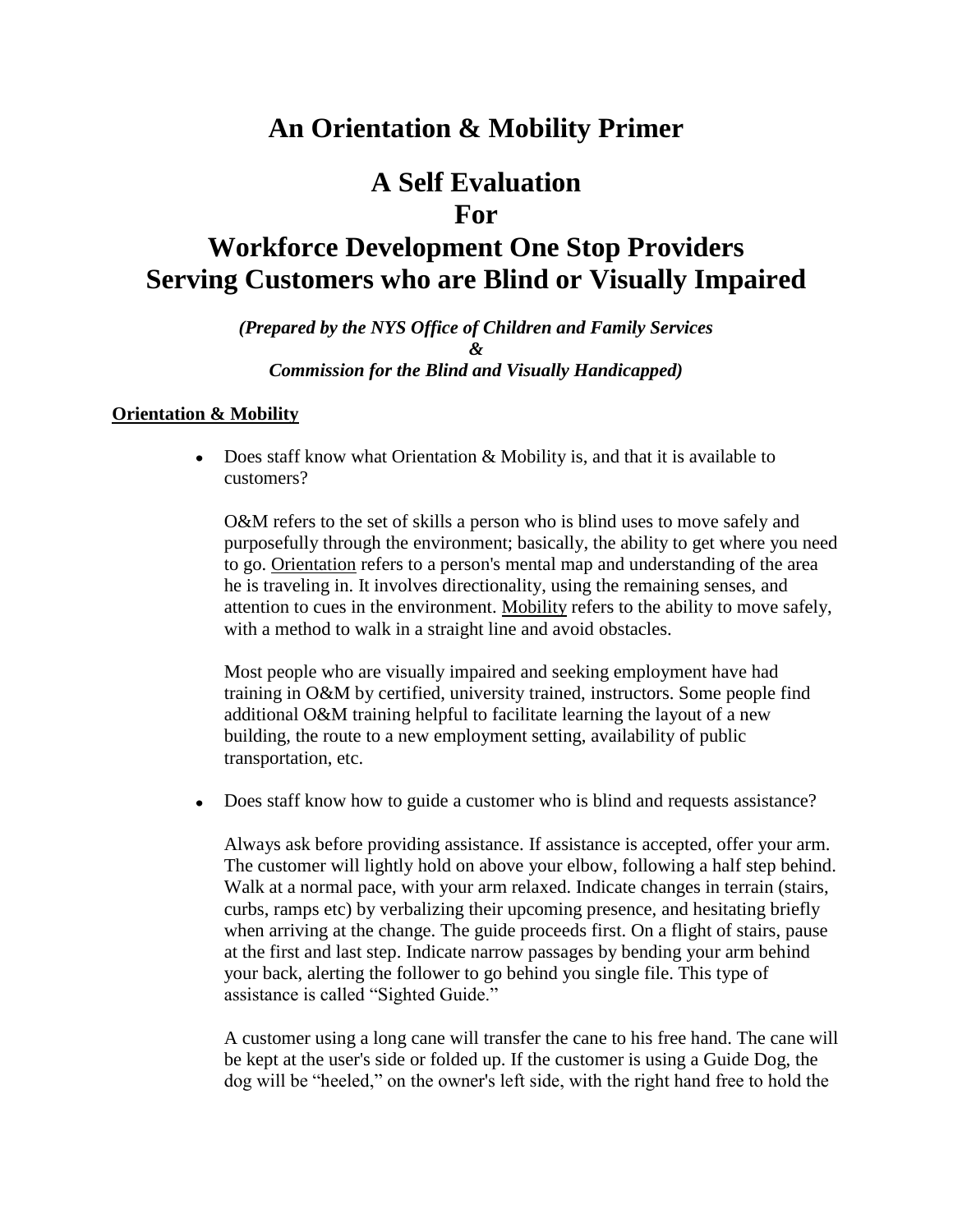elbow of a guide. The dog's harness will be dropped, indicating to the dog that it is temporarily not responsible for guiding.

For some customers, verbal directions may be sufficient, and they may prefer to walk on their own. Some customers will have sufficient residual vision to walk without any type of assistance.

- Is staff familiar with the different ways a person who is blind gets around?
	- 1. Residual vision may be sufficient to walk without any modifications needed.
	- 2. Long cane, extended in front of user. Purpose is to detect obstacles, find terrain changes, explore environment and identify user as having a visual impairment.
	- 3. Guide dog
	- 4. Sighted Guide (see description above).
	- 5. Electronic Travel Aids there are some hand held, or eyeglass mounted, or software aids which provide information about one's surroundings.
- Is staff aware that state and federal law guarantees a person who is blind the legal right to be accompanied by a Guide Dog in all places where the public is allowed?

This includes restaurants, hotels, museums, airplanes, busses, apartments, schools, medical facilities, movie theaters, resorts, grocery stores, and more.

• Is staff aware of general Guide Dog "etiquette"?

When a Guide Dog is in harness, it is a working dog and is on duty. Do not pet, feed, distract or talk to the dog. The Guide Dog handler must maintain discipline to remain a safe and effective working team. Any questions about the dog or about interacting with the dog should be addressed to the handler. When the team is seated, the dog will be unobtrusive and out of the flow of traffic, generally tucked under a table or chair.

 $\bullet$ Does staff have a basic understanding that there are many causes of blindness, most of which result in some remaining vision?

Different eye conditions influence vision in different ways. If a person experiences reduced acuity, he or she may have vision in all sectors of the visual field, but it may be distorted or blurred. He or she may have difficulty discerning fine details, reading and recognizing faces. Such a person may be able to quickly scan an environment and orient well enough to move easily through a room. If an eye condition results in restricted peripheral vision, the individual may have good central vision, but have difficulty with detecting obstacles, functioning in dim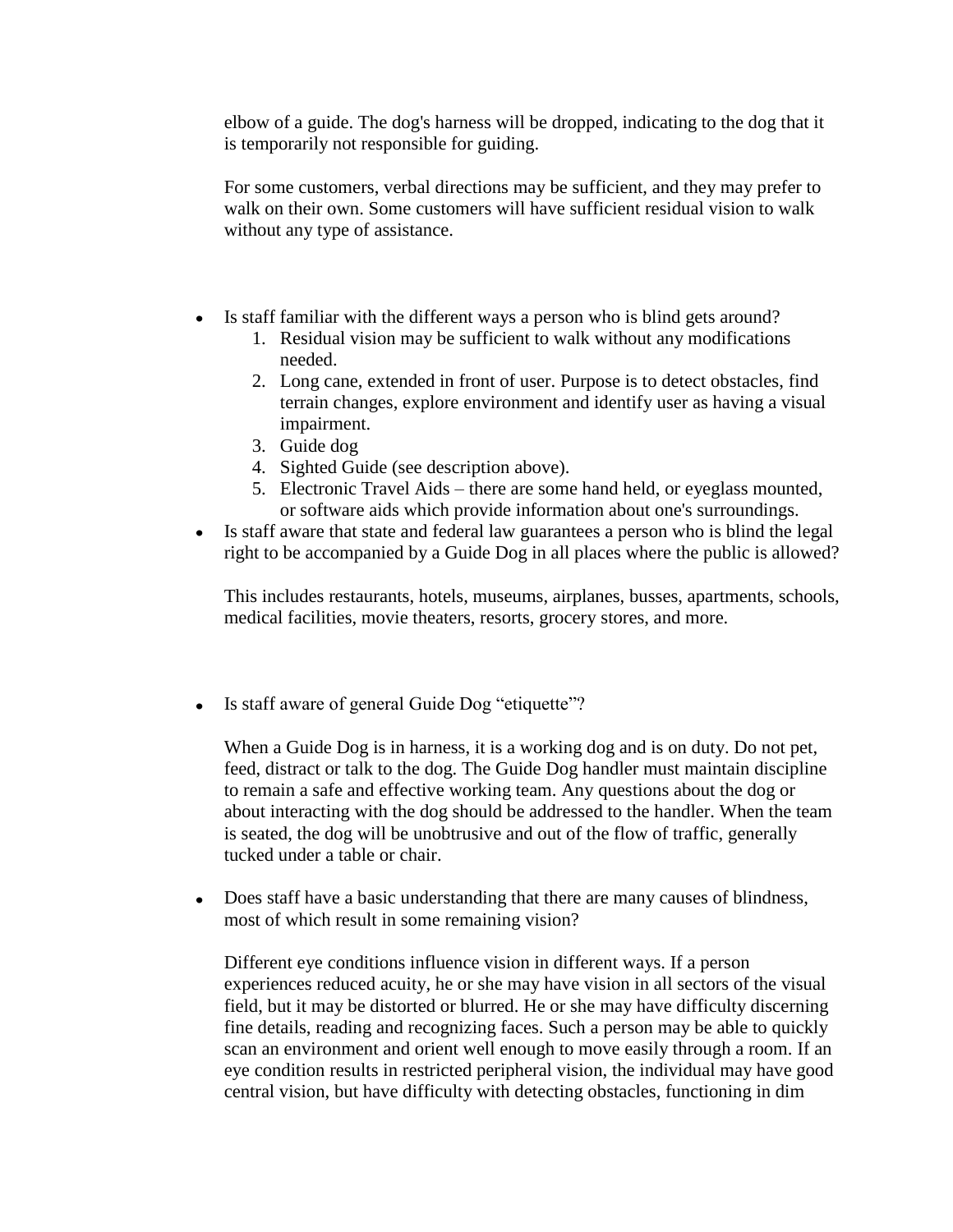lighting, using stairs, and quickly scanning a room. This variability impacts how a person uses his or her remaining vision.

## **Communicating**

Is staff aware of the importance of verbalizing directions?

Use concrete terms, such as right and left, as opposed to "over there." Avoid pointing unless you know the person has residual vision to see the gesture. Refer to right and left as they apply to the person who is blind. What is on your right is on the left of a person facing you. Be specific when giving directions, e.g., "To find the conference room, go to the end of this corridor, turn right, and it's the third room on your left."

Will staff initiate an introduction to a customer who is blind?

Staff should initiate an introduction and identify themselves by name and function. A person with low vision may not see name badges. Also, inform a customer when you leave a room.\*

 $\bullet$ Is staff aware of communicating important information not readily apparent to a person who is blind?

As a courtesy, explain that there is a phone access system at the entry of the building, or that there is temporary construction in a common area of the building.

Is staff familiar with alternatives to handing out materials in normal size print?

Alternatives to normal size print include large print, Braille, using a reader, tape recorded material, or diskettes. Hand written notes should be done with a black felt tip pen.

• Does staff know how to use a signature guide?

A piece of cardboard or a plastic or metal signature template can be used to indicate where a signature is required. Place the cardboard edge horizontally below a signature line or place the opening of a signature template where a signature is required.

## **Facilities**

## **Parking and Drop-off Areas**

• Is the building easy to approach?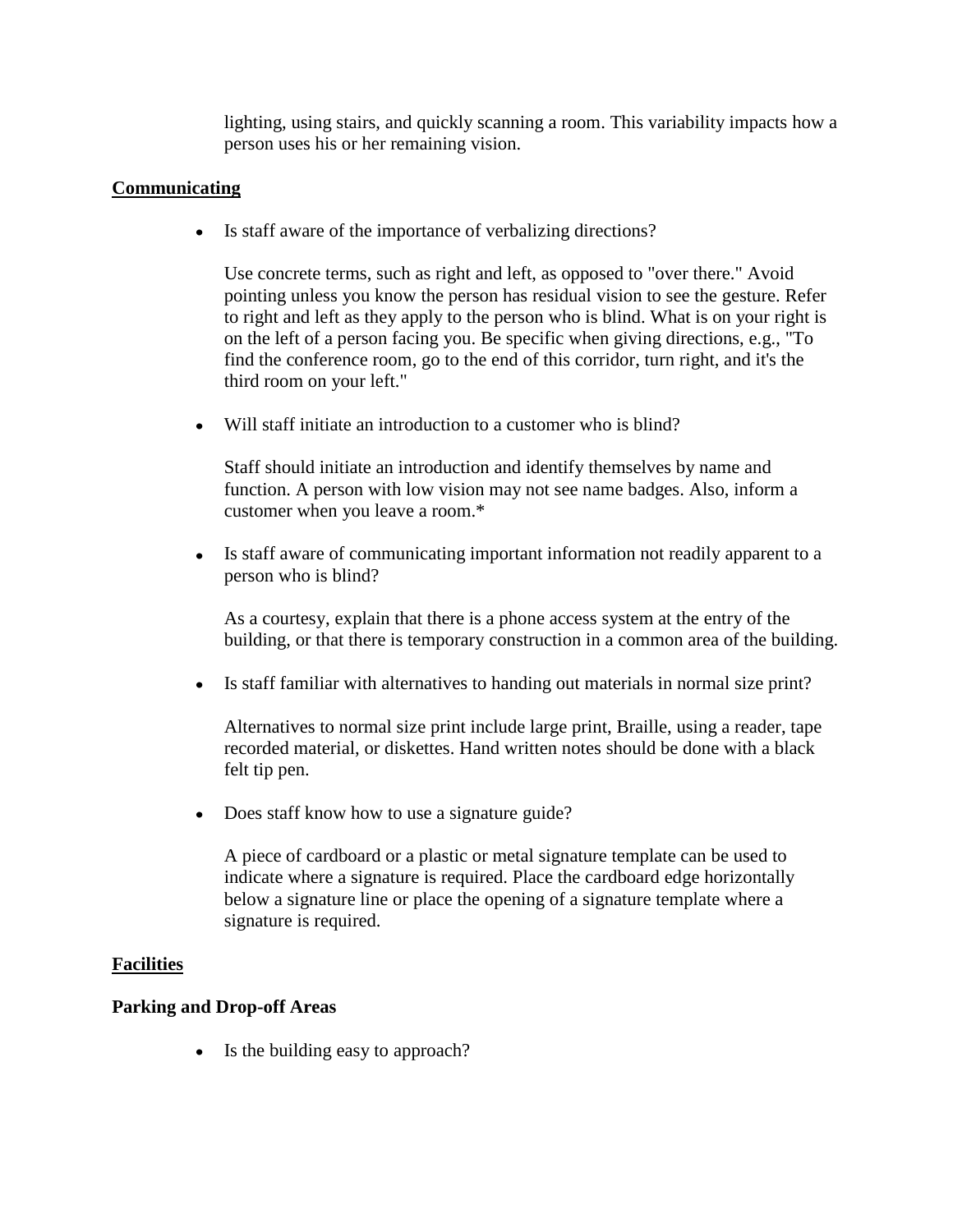A well-defined approach to the building is desirable. Keep obstacles (trashcans, benches, and newspaper boxes) out of the main travel path. An approach to the building that requires crossing a wide-open area, without borders, is difficult to zero in on. Keep bushes trimmed back from the sidewalk and trim any tree branches at face level on the sidewalk. Parking lot spaces must not allow car bumpers to extend over the sidewalk. Steps should have contrasting color on the edges. Shiny, reflective surfaces can be confusing. Large areas of plate glass may not provide enough contrast to be visible. There may be a need to indicate their presence by decals on the glass, or something else to provide contrast.

#### **Entrance to the Building**

• Are entrances clear of clutter, well lit and clearly defined?

A firmly secured mat or a change in the floor texture will help to locate the entrance again when it is time to leave.

#### **Elevators**

- Are there both visible and verbal or audible door opening/closing and floor indicators?
- Do the controls outside and inside the cab have raised and Braille lettering?
- Is there a sign on the jamb at each floor identifying the floor in raised and Braille  $\bullet$ letters?\*\*

## **Lighting**

• Is there adequate lighting and control of glare?

Lighting has a major impact on the degree to which people who are visually impaired can use their remaining sight. The right lighting conditions can improve ability to see, and wrong lighting conditions can distract, distort, temporarily blind, or be painful. Many eye conditions have different and opposite lighting needs. Be sensitive to each individual's needs when choosing seating areas. Keep light directed on objects to be attended to, and not shining into a person's face.

Glare may result when natural or artificial light reflects off a shiny surface, such as a large windowed wall, polished floors, or certain paper coatings. Blinds, shades, and rugs may help control glare. Customers may prefer to sit with windows behind or to the side, instead of facing them.

#### **Use of Contrast**

• Is contrast used to allow for greater recognition of key features?